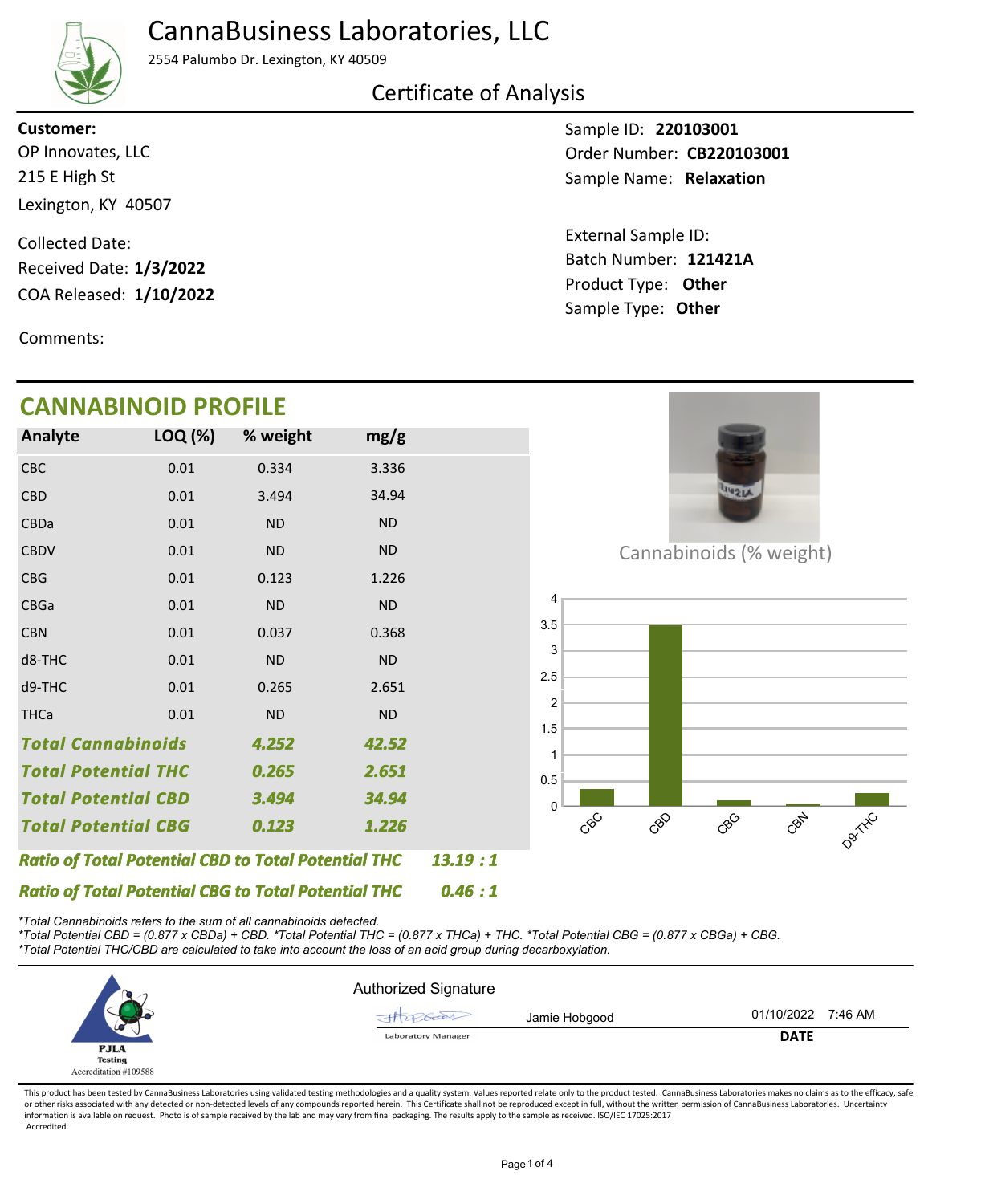

# **Certificate of Analysis** Sample Type:

| Customer                             |                  |                              | Sample Name:                               | Relaxation |         |
|--------------------------------------|------------------|------------------------------|--------------------------------------------|------------|---------|
| OP Innovates, LLC                    |                  | <b>Overall Batch Results</b> | Sample ID:                                 | 220103001  |         |
| 215 E High St<br>Lexington, KY 40507 | Pesticide        | Moisture Content             | <b>Product Type:</b>                       | Other      |         |
|                                      | Potency          | <b>Water Activity</b>        | Sample Type:<br><b>Collected Date:</b>     | Other      |         |
| <b>THISTN</b>                        | Mycotoxins       | <b>Heavy Metals</b>          | <b>Received Date:</b>                      | 01/03/2022 |         |
|                                      | Microbial Screen | Residual Solvents            | <b>Batch Number:</b><br><b>Batch Size:</b> | 121421A    |         |
|                                      | Terpenoids       |                              | <b>Sample Size:</b>                        |            |         |
|                                      |                  |                              | <b>COA released:</b>                       | 01/10/2022 | 7:46 AM |

**Sample ID:**

**Sample Name:**

Relaxation<br>Other

220103001

| Potency (mg/g)                     |                  |                     |                     |                           |           |                    | <b>Terpenoids</b>             |                                                                                                                      |      |                    |         |      |
|------------------------------------|------------------|---------------------|---------------------|---------------------------|-----------|--------------------|-------------------------------|----------------------------------------------------------------------------------------------------------------------|------|--------------------|---------|------|
| Date Tested: 01/03/2022            |                  |                     |                     | Method: CB-SOP-028        |           |                    | Date Tested: 01/04/2022       |                                                                                                                      |      | Method: CB-SOP-026 |         |      |
| Instrument:                        |                  |                     |                     |                           |           |                    | Instrument:                   |                                                                                                                      |      |                    |         |      |
| 0.265%                             | 3.494 %          |                     |                     | 4.252 %                   |           | $42.52$ mg/g       | Analyte                       | <b>Result</b>                                                                                                        | Unit | LOQ                | Result  | Unit |
| <b>Total THC</b>                   |                  |                     |                     | <b>Total Cannabinoids</b> |           | Total Cannabinoids | alpha-Bisabolol               | <loq< td=""><td>mg/g</td><td>0.100</td><td><math>&lt;</math>LOQ</td><td>%</td></loq<>                                | mg/g | 0.100              | $<$ LOQ | %    |
|                                    | <b>Total CBD</b> |                     |                     |                           |           |                    | alpha-humulene                | $<$ LOQ                                                                                                              | mg/g | 0.100              | $<$ LOQ | $\%$ |
| Analyte                            |                  | <b>Result Units</b> |                     | LOQ                       | Result    | <b>Units</b>       | alpha-pinene                  | $<$ LOQ                                                                                                              | mg/g | 0.100              | $<$ LOQ | $\%$ |
| CBC (Cannabichromene)              |                  | 0.334               | $\%$                | 0.010                     | 3.336     | mg/g               | alpha-terpinene               | $<$ LOQ                                                                                                              | mg/g | 0.100              | $<$ LOQ | $\%$ |
| CBD (Cannabidiol)                  |                  | 3.494               | $\%$                | 0.010                     | 34.94     | mg/g               | beta-caryophyllene            | $<$ LOQ                                                                                                              | mg/g | 0.100              | $<$ LOQ | %    |
| CBDa (Cannabidiolic Acid)          |                  | <b>ND</b>           | $\%$                | 0.010                     | <b>ND</b> | mg/g               | Beta-myrcene                  | $<$ LOQ                                                                                                              | mg/g | 0.100              | $<$ LOQ | $\%$ |
| CBDV (Cannabidivarin)              |                  | <b>ND</b>           | $\%$                | 0.010                     | <b>ND</b> | mg/g               | Beta-pinene                   | <loq< td=""><td>mg/g</td><td>0.100</td><td><math>&lt;</math>LOQ</td><td><math display="inline">\%</math></td></loq<> | mg/g | 0.100              | $<$ LOQ | $\%$ |
| CBG (Cannabigerol)                 |                  | 0.123               | $\%$                | 0.010                     | 1.226     | mg/g               | cis-Nerolidol                 | $<$ LOQ                                                                                                              | mg/g | 0.100              | $<$ LOQ | $\%$ |
| CBGa (Cannabigerolic Acid)         |                  | <b>ND</b>           | $\%$                | 0.010                     | <b>ND</b> | mg/g               | Camphene                      | <loq< td=""><td>mg/g</td><td>0.100</td><td><math>&lt;</math>LOQ</td><td><math display="inline">\%</math></td></loq<> | mg/g | 0.100              | $<$ LOQ | $\%$ |
| CBN (Cannabinol)                   |                  | 0.037               | %                   | 0.010                     | 0.368     | mg/g               | d-Limonene                    | $<$ LOQ                                                                                                              | mg/g | 0.100              | $<$ LOQ | $\%$ |
| D8-THC (D8-Tetrahydrocannabinol)   |                  | <b>ND</b>           | $\%$                | 0.010                     | <b>ND</b> | mg/g               | delta-3-Carene                | $<$ LOQ                                                                                                              | mg/g | 0.100              | $<$ LOQ | $\%$ |
| D9-THC (D9-Tetrahydrocannabinol)   |                  | 0.265               | $\%$                | 0.010                     | 2.651     | mg/g               | Eucalyptol                    | $<$ LOQ                                                                                                              | mg/g | 0.100              | $<$ LOQ | $\%$ |
| THCa (Tetrahydrocannabinolic Acid) |                  | <b>ND</b>           | %                   | 0.010                     | <b>ND</b> | mg/g               | gamma-Terpinene               | <loq< td=""><td>mg/g</td><td>0.100</td><td><math>&lt;</math>LOQ</td><td><math display="inline">\%</math></td></loq<> | mg/g | 0.100              | $<$ LOQ | $\%$ |
|                                    |                  |                     |                     |                           |           |                    | Geraniol                      | $<$ LOQ                                                                                                              | mg/g | 0.100              | $<$ LOQ | $\%$ |
| <b>Foreign Material</b>            |                  | Result              | <b>Note</b>         |                           |           |                    | Guaiol                        | $<$ LOQ                                                                                                              | mg/g | 0.100              | $<$ LOQ | $\%$ |
| Date Tested: 01/03/2022            |                  | Absence             |                     |                           |           |                    | Isopulegol                    | $<$ LOQ                                                                                                              | mg/g | 0.100              | $<$ LOQ | $\%$ |
|                                    |                  |                     |                     |                           |           |                    | Linalool                      | $<$ LOQ                                                                                                              | mg/g | 0.100              | $<$ LOQ | $\%$ |
|                                    |                  |                     |                     |                           |           |                    | Ocimene (mixture of isomers)  | $<$ LOQ                                                                                                              | mg/g | 0.100              | $<$ LOQ | $\%$ |
| <b>Water Activity</b>              |                  |                     | <b>Result Units</b> | <b>LOQ</b>                | Result    |                    | p-Isopropyltoluene (p-Cymene) | $<$ LOQ                                                                                                              | mg/g | 0.100              | $<$ LOQ | %    |
| Date Tested: 01/07/2022            |                  | 0.219               | Aw                  | 0.030                     |           |                    | trans-beta-Ocimene            | $<$ LOQ                                                                                                              | mg/g | 0.100              | $<$ LOQ | $\%$ |
|                                    |                  |                     |                     |                           |           |                    | trans-Nerolidol               | $<$ LOQ                                                                                                              | mg/g | 0.100              | $<$ LOQ | %    |
|                                    |                  |                     |                     |                           |           |                    | Terpinolene                   | $<$ LOQ                                                                                                              | mq/q | 0.100              | $<$ LOQ | $\%$ |

| <b>Pesticides</b>       |                     |             |        |                     |                     |     |            |        |
|-------------------------|---------------------|-------------|--------|---------------------|---------------------|-----|------------|--------|
| Date Tested: 01/05/2022 | Method: CB-SOP-025  | Instrument: |        |                     |                     |     |            |        |
| Analyte                 | <b>Result Units</b> | <b>LOQ</b>  | Result | Analyte             | <b>Result Units</b> |     | <b>LOQ</b> | Result |
| Acephate                | ND ppm              | 0.010       |        | Acetamiprid         | <b>ND</b>           | ppm | 0.010      |        |
| Aldicarb                | ND ppm              | 0.010       |        | Azoxystrobin        | 0.022 ppm           |     | 0.010      |        |
| Bifenazate              | ND ppm              | 0.010       |        | <b>Bifenthrin</b>   | ND                  | ppm | 0.100      |        |
| <b>Boscalid</b>         | ND ppm              | 0.010       |        | Carbaryl            | ND.                 | ppm | 0.010      |        |
| Carbofuran              | <b>ND</b><br>ppm    | 0.010       |        | Chlorantraniliprole | <b>ND</b>           | ppm | 0.010      |        |
| Chlorpyrifos            | ND ppm              | 0.010       |        | Clofentezine        | ND                  | ppm | 0.010      |        |
| Coumaphos               | ND ppm              | 0.010       |        | Daminozide          | ND.                 | ppm | 0.010      |        |
| <b>Diazinon</b>         | ND ppm              | 0.010       |        | <b>Dichlorvos</b>   | <b>ND</b>           | ppm | 0.010      |        |
| Dimethoate              | ND ppm              | 0.010       |        | Etofenprox          | <b>ND</b>           | ppm | 0.010      |        |
| Etoxazole               | ND ppm              | 0.010       |        | Fenhexamid          | ND.                 | ppm | 0.010      |        |
| Fenoxycarb              | <b>ND</b><br>ppm    | 0.010       |        | Fenpyroximate       | <b>ND</b>           | ppm | 0.010      |        |
| Fipronil                | ND ppm              | 0.010       |        | Flonicamid          | ND.                 | ppm | 0.100      |        |
|                         |                     |             |        |                     |                     |     |            |        |

NT = Not tested, ND = Not detected; LOQ = Limit of Quantitation; <LOQ = Detected; >ULOL = Above upper limit of linearity; CFU/g = Colony forming units per 1 gram; TNTC = Too numerous to count

CannaBusiness Laboratories

License # P-0059: (859)-514- 6999 https://www.cannabusinesslabs.us

This product has been tested by CannaBusiness Laboratories using validated testing methodologies and a quality system. Values reported relate only to the product tested. CannaBusiness Laboratories makes no claims as to the safety, or other risks associated with any detected or non-detected levels of any compounds reported herein. This Certificate shall not be reproduced except in full, without the written permission of CannaBusiness Laborato Uncertainty information is available on request. Photo is of sample received by the lab and may vary from final packaging. The results apply to the sample as received. ISO/IEC 17025:2017 Accredited.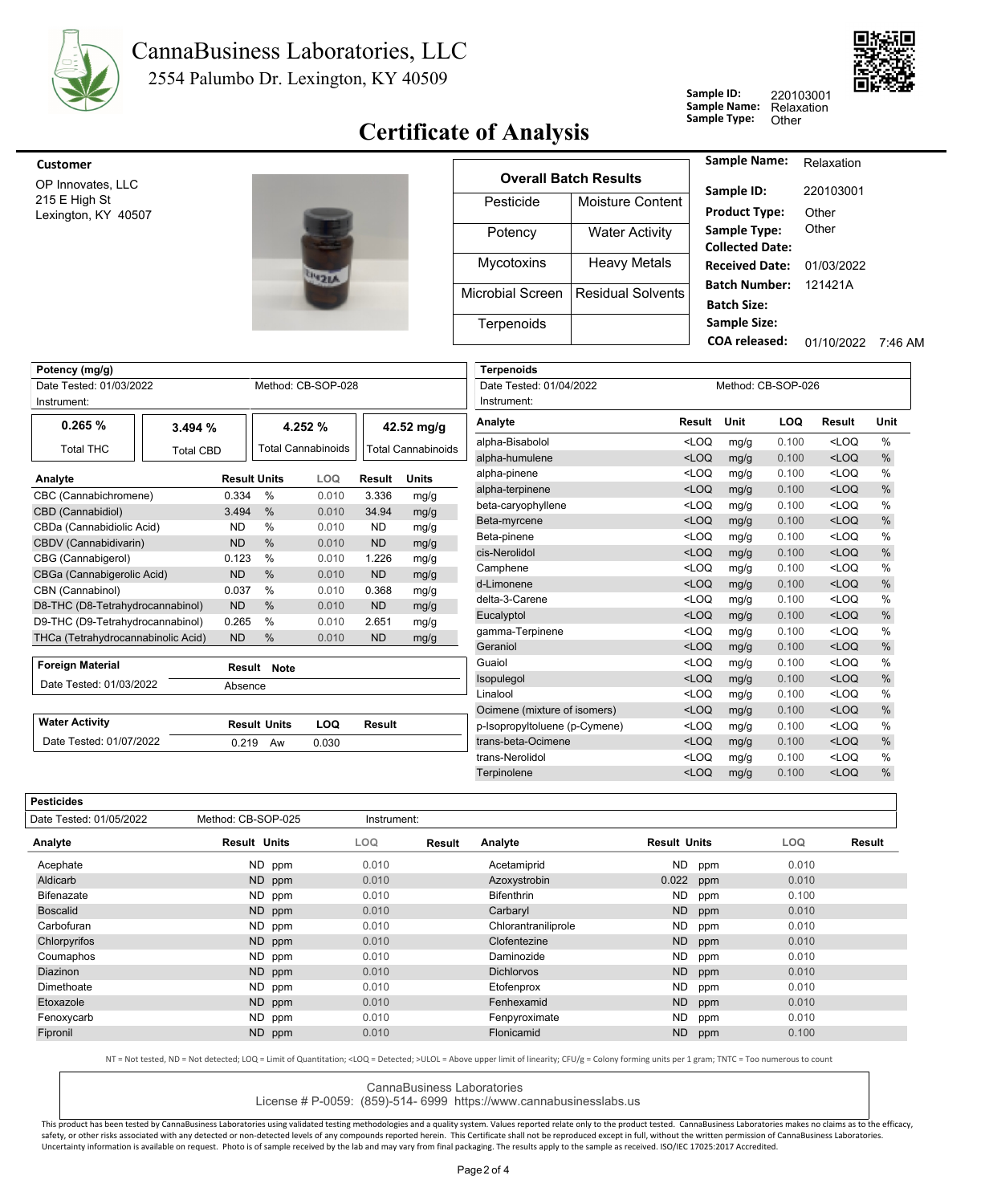



**Sample ID:**

**Sample Name:**

Relaxation<br>Other

220103001

# **Certificate of Analysis** Sample Type:

| <b>Pesticides</b>       |                                                                                                                                                       |             |        |                    |                                                                         |        |            |                  |
|-------------------------|-------------------------------------------------------------------------------------------------------------------------------------------------------|-------------|--------|--------------------|-------------------------------------------------------------------------|--------|------------|------------------|
| Date Tested: 01/05/2022 | Method: CB-SOP-025                                                                                                                                    | Instrument: |        |                    |                                                                         |        |            |                  |
| Analyte                 | <b>Result Units</b>                                                                                                                                   | LOQ         | Result | Analyte            | <b>Result Units</b>                                                     |        | LOQ        | Result           |
| Fludioxonil             | ND<br>ppm                                                                                                                                             | 0.010       |        | Hexythiazox        | <b>ND</b>                                                               | ppm    | 0.010      |                  |
| Imazalil                | ND ppm                                                                                                                                                | 0.010       |        | Imidacloprid       | <b>ND</b>                                                               | ppm    | 0.010      |                  |
| Malathion               | ND ppm                                                                                                                                                | 0.010       |        | Metalaxyl          | <b>ND</b>                                                               | ppm    | 0.010      |                  |
| Methiocarb              | ND<br>ppm                                                                                                                                             | 0.010       |        | Methomyl           | <b>ND</b>                                                               | ppm    | 0.010      |                  |
| Myclobutanil            | ND<br>ppm                                                                                                                                             | 0.010       |        | Naled              | <b>ND</b>                                                               | ppm    | 0.010      |                  |
| Oxamyl                  | ND.<br>ppm                                                                                                                                            | 0.010       |        | Paclobutrazol      | ND                                                                      | ppm    | 0.010      |                  |
| Phosmet                 | ND<br>ppm                                                                                                                                             | 0.010       |        | Prallethrin        | <b>ND</b>                                                               | ppm    | 0.010      |                  |
| Propiconazole           | ND ppm                                                                                                                                                | 0.010       |        | Propoxur           | <b>ND</b>                                                               | ppm    | 0.010      |                  |
| Pyrethrin I             | ND.<br>ppm                                                                                                                                            | 0.010       |        | Pyrethrin II       | <b>ND</b>                                                               | ppm    | 0.010      |                  |
| Pyridaben               | <b>ND</b><br>ppm                                                                                                                                      | 0.010       |        | Spinetoram         | <b>ND</b>                                                               | ppm    | 0.010      |                  |
| Spiromesifen            | ND ppm                                                                                                                                                | 0.010       |        | Spirotetramat      | <b>ND</b>                                                               | ppm    | 0.010      |                  |
| Tebuconazole            | ND<br>ppm                                                                                                                                             | 0.010       |        | Thiacloprid        | ND                                                                      | ppm    | 0.010      |                  |
| Thiamethoxam            | ND<br>ppm                                                                                                                                             | 0.010       |        | Trifloxystrobin    | <b>ND</b>                                                               | ppm    | 0.010      |                  |
| Ethoprophos             | ND ppm                                                                                                                                                | 0.010       |        | Kresoxym-methyl    | ND                                                                      | ppm    | 0.010      |                  |
| Permethrins             | ND<br>ppm                                                                                                                                             | 0.010       |        | Piperonyl Butoxide | <loq< td=""><td>ppm</td><td>0.010</td><td></td></loq<>                  | ppm    | 0.010      |                  |
| Spinosyn A              | ND<br>ppm                                                                                                                                             | 0.010       |        | Spiroxamine-1      | <b>ND</b>                                                               | ppm    | 0.010      |                  |
| AbamectinB1a            | ND ppm                                                                                                                                                | 0.010       |        | Spinosyn D         | ND                                                                      | ppm    | 0.010      |                  |
| <b>Moisture Content</b> |                                                                                                                                                       |             |        |                    |                                                                         |        |            |                  |
| Date Tested: 01/05/2022 | Method: CB-SOP-020                                                                                                                                    | Instrument: |        |                    |                                                                         |        |            |                  |
| Analyte                 | <b>Result Units</b>                                                                                                                                   | LOQ         | Result | Analyte            | <b>Result Units</b>                                                     |        | LOQ        | Result           |
| <b>Percent Moisture</b> | 7%                                                                                                                                                    | 0.010       |        |                    |                                                                         |        |            |                  |
| <b>Mycotoxins</b>       |                                                                                                                                                       |             |        |                    |                                                                         |        |            |                  |
| Date Tested: 01/05/2022 | Method: CB-SOP-025                                                                                                                                    | Instrument: |        |                    |                                                                         |        |            |                  |
| Analyte                 | <b>Result Units</b>                                                                                                                                   | LOQ         | Result | Analyte            | <b>Result Units</b>                                                     |        | LOQ        | Result           |
| Ochratoxin A            | ND ppm                                                                                                                                                | 0.010       |        | Aflatoxin B1       | <b>ND</b>                                                               | ppm    | 0.010      |                  |
| Aflatoxin G2            | ND<br>ppm                                                                                                                                             | 0.010       |        | Aflatoxin B2       | ND                                                                      | ppm    | 0.010      |                  |
| Aflatoxin G1            | ND ppm                                                                                                                                                | 0.010       |        |                    |                                                                         |        |            |                  |
| <b>Metals</b>           |                                                                                                                                                       |             |        |                    |                                                                         |        |            |                  |
| Date Tested: 01/04/2022 | Method: CB-SOP-027                                                                                                                                    | Instrument: |        |                    |                                                                         |        |            |                  |
| Analyte                 | <b>Result Units</b>                                                                                                                                   | <b>LOQ</b>  | Result | Analyte            | <b>Result Units</b>                                                     |        | <b>LOQ</b> | Result           |
| Arsenic                 | 0.245 ppm                                                                                                                                             | 0.200       |        | Cadmium            | <loq ppm<="" td=""><td></td><td>0.200</td><td></td></loq>               |        | 0.200      |                  |
| Lead                    | <loq ppm<="" td=""><td>0.200</td><td></td><td>Mercury</td><td><loq< td=""><td>ppm</td><td>0.200</td><td></td></loq<></td></loq>                       | 0.200       |        | Mercury            | <loq< td=""><td>ppm</td><td>0.200</td><td></td></loq<>                  | ppm    | 0.200      |                  |
|                         |                                                                                                                                                       |             |        |                    |                                                                         |        |            |                  |
| <b>Microbial</b>        |                                                                                                                                                       |             |        |                    |                                                                         |        |            |                  |
| Date Tested: 01/06/2022 | Method:                                                                                                                                               | Instrument: |        |                    |                                                                         |        |            |                  |
| Analyte                 | Result Units                                                                                                                                          | LOQ         | Result | Analyte            | <b>Result Units</b>                                                     |        | <b>LOQ</b> |                  |
| STEC (E. coli)          | Negative                                                                                                                                              |             |        | Salmonella         | Negative                                                                |        |            |                  |
| L. monocytogenes        | Negative                                                                                                                                              |             |        | Yeast/Mold (qPCR)  |                                                                         | 0 CFUs |            |                  |
| <b>Residual Solvent</b> |                                                                                                                                                       |             |        |                    |                                                                         |        |            |                  |
| Date Tested: 01/05/2022 | Method: CB-SOP-032                                                                                                                                    | Instrument: |        |                    |                                                                         |        |            |                  |
| Analyte                 | <b>Result Units</b>                                                                                                                                   | LOQ         | Result | Analyte            | <b>Result Units</b>                                                     |        | <b>LOQ</b> |                  |
| 1-4 Dioxane             | <loq ppm<="" td=""><td>29</td><td></td><td>2-Butanol</td><td><loq ppm<="" td=""><td></td><td>175</td><td></td></loq></td></loq>                       | 29          |        | 2-Butanol          | <loq ppm<="" td=""><td></td><td>175</td><td></td></loq>                 |        | 175        |                  |
| 2-Ethoxyethanol         | <loq ppm<="" td=""><td>24</td><td></td><td>2-Methylpentane</td><td><loq ppm<="" td=""><td></td><td>87</td><td>Result<br/>Result</td></loq></td></loq> | 24          |        | 2-Methylpentane    | <loq ppm<="" td=""><td></td><td>87</td><td>Result<br/>Result</td></loq> |        | 87         | Result<br>Result |

NT = Not tested, ND = Not detected; LOQ = Limit of Quantitation; <LOQ = Detected; >ULOL = Above upper limit of linearity; CFU/g = Colony forming units per 1 gram; TNTC = Too numerous to count

CannaBusiness Laboratories

License # P-0059: (859)-514- 6999 https://www.cannabusinesslabs.us

This product has been tested by CannaBusiness Laboratories using validated testing methodologies and a quality system. Values reported relate only to the product tested. CannaBusiness Laboratories makes no claims as to the safety, or other risks associated with any detected or non-detected levels of any compounds reported herein. This Certificate shall not be reproduced except in full, without the written permission of CannaBusiness Laborato Uncertainty information is available on request. Photo is of sample received by the lab and may vary from final packaging. The results apply to the sample as received. ISO/IEC 17025:2017 Accredited.